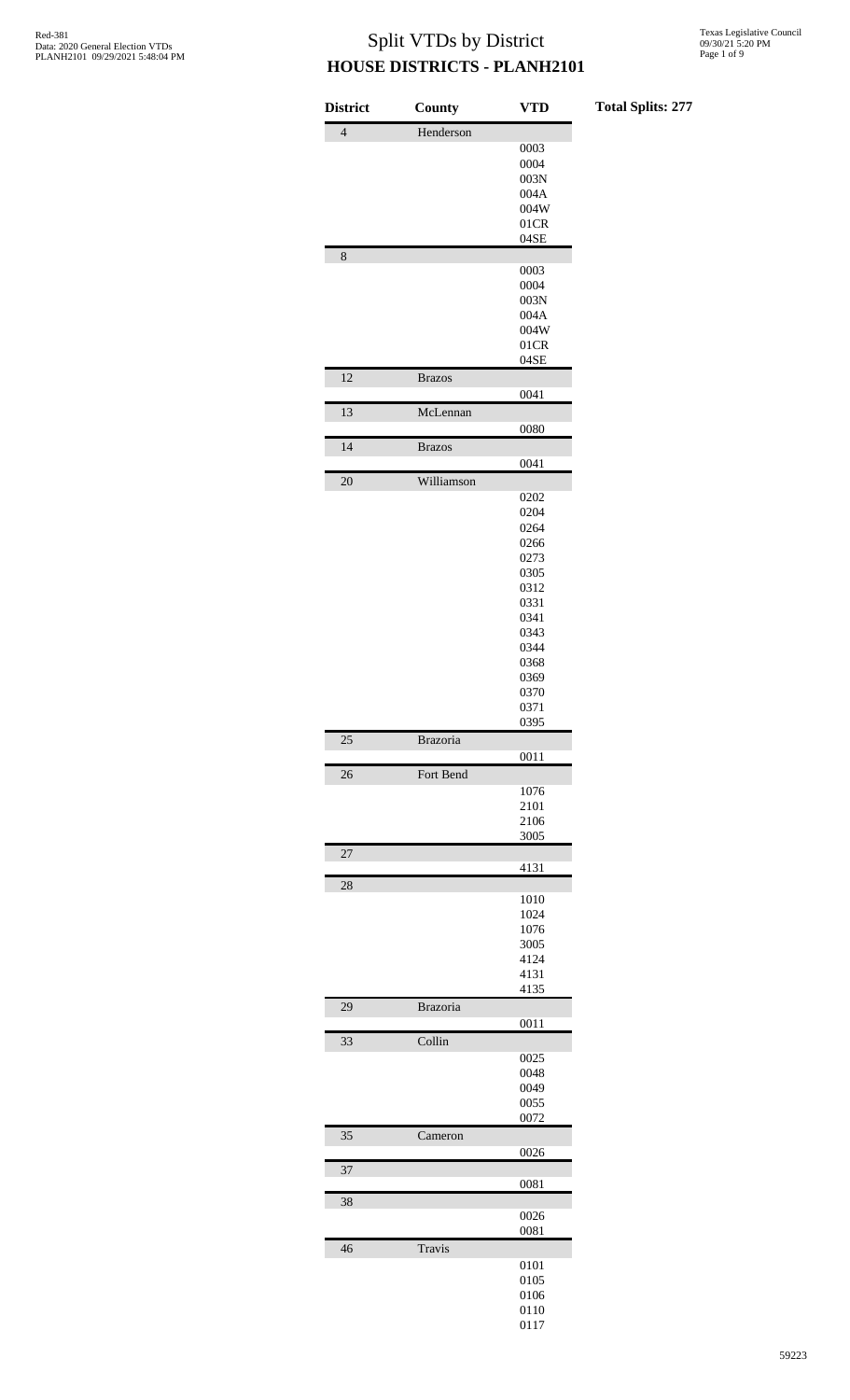| <b>District</b> | County     | <b>VTD</b>   |
|-----------------|------------|--------------|
| 46              | Travis     |              |
|                 |            | 0120         |
|                 |            | 0121         |
|                 |            | 0123         |
|                 |            | 0131         |
|                 |            | 0148         |
|                 |            | 0219         |
| 50              | Travis     |              |
|                 |            | 0105         |
|                 |            | 0106         |
|                 |            | 0110         |
|                 |            | 0121         |
|                 |            | 0123         |
|                 |            | 0131         |
|                 |            | 0148<br>0219 |
| 51              |            |              |
|                 |            | 0101         |
|                 |            | 0117         |
| 52              | Williamson | 0120         |
|                 |            | 0190         |
|                 |            | 0202         |
|                 |            | 0264         |
|                 |            | 0305         |
|                 |            | 0312         |
|                 |            | 0331         |
|                 |            | 0341         |
|                 |            | 0343         |
|                 |            | 0344         |
|                 |            | 0368         |
|                 |            | 0369         |
|                 |            | 0370<br>0371 |
|                 |            | 0395         |
|                 |            | 0491         |
| 54              | Bell       |              |
|                 |            | 0103         |
|                 |            | 0301         |
|                 |            | 0302         |
| 55              |            | 0317         |
|                 |            | 0103         |
|                 |            | 0301         |
|                 |            | 0302         |
|                 |            | 0317         |
| 56              | McLennan   | 0080         |
| 57              | Denton     |              |
|                 |            | 1004         |
|                 |            | 1006         |
|                 |            | 1007         |
|                 |            | 1013         |
|                 |            | 1016         |
|                 |            | 1018         |
|                 |            | 1020         |
|                 |            | 1025<br>1041 |
|                 |            | 1046         |
|                 |            | 1049         |
|                 |            | 1057         |
|                 |            | 2029         |
|                 |            | 2030         |
|                 |            | 2035         |
|                 |            | 3001         |
|                 |            | 3002         |
|                 |            | 3004         |
|                 |            | 3005         |
|                 |            | 3006         |
|                 |            | 3021         |
|                 |            | 4011         |
|                 |            | 4017         |
|                 |            | 4018<br>4019 |
|                 |            |              |
|                 |            |              |
|                 |            | 4020         |
|                 |            | 4035<br>4036 |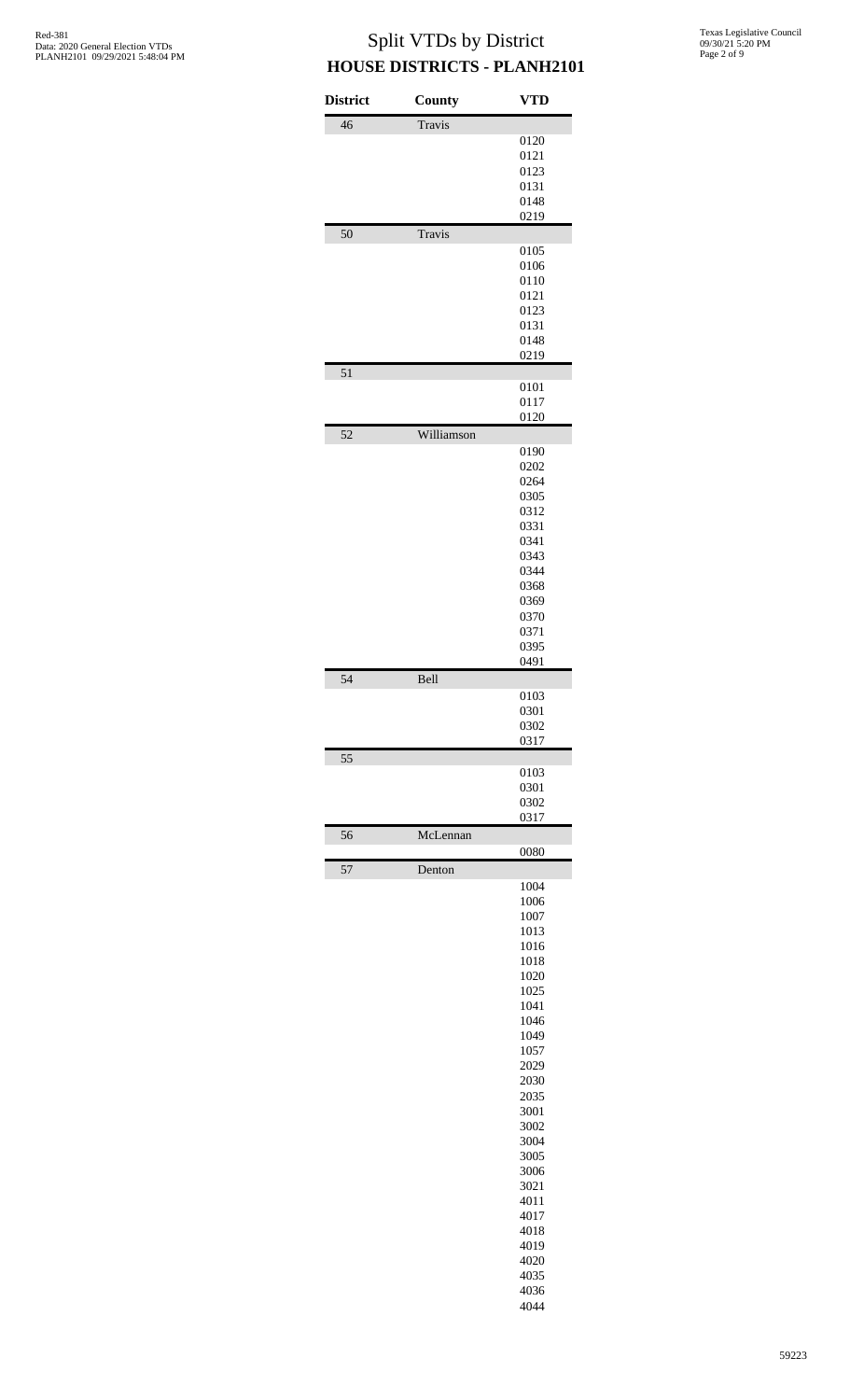| Collin<br>60<br>0035<br>0161<br>0187<br>0222<br>63<br>Denton<br>2005<br>2006<br>2007<br>2009<br>2010<br>2033<br>3007<br>3008<br>3018<br>3021<br>3032<br>4023A<br>4028<br>4029<br>4033<br>4035<br>4047<br>4048<br>64<br>1001<br>1009<br>1010<br>1013<br>1016<br>1018<br>1020<br>1046<br>1053<br>4011<br>4044<br>65<br>2005<br>2006<br>2007<br>2009<br>2010<br>2019<br>2020<br>2021<br>2022<br>2026<br>2027<br>2033<br>2098<br>3001<br>3002<br>3004<br>3005<br>3006<br>3007<br>3008<br>3018<br>3021<br>3032<br>4017<br>4018<br>4019<br>4020<br>4023A<br>4028<br>4029<br>4033<br>4035<br>4036<br>4047<br>4048 | Collin<br>66<br>0220<br>67<br>0048 | <b>District</b> | County | <b>VTD</b> |
|------------------------------------------------------------------------------------------------------------------------------------------------------------------------------------------------------------------------------------------------------------------------------------------------------------------------------------------------------------------------------------------------------------------------------------------------------------------------------------------------------------------------------------------------------------------------------------------------------------|------------------------------------|-----------------|--------|------------|
|                                                                                                                                                                                                                                                                                                                                                                                                                                                                                                                                                                                                            |                                    |                 |        |            |
|                                                                                                                                                                                                                                                                                                                                                                                                                                                                                                                                                                                                            |                                    |                 |        |            |
|                                                                                                                                                                                                                                                                                                                                                                                                                                                                                                                                                                                                            |                                    |                 |        |            |
|                                                                                                                                                                                                                                                                                                                                                                                                                                                                                                                                                                                                            |                                    |                 |        |            |
|                                                                                                                                                                                                                                                                                                                                                                                                                                                                                                                                                                                                            |                                    |                 |        |            |
|                                                                                                                                                                                                                                                                                                                                                                                                                                                                                                                                                                                                            |                                    |                 |        |            |
|                                                                                                                                                                                                                                                                                                                                                                                                                                                                                                                                                                                                            |                                    |                 |        |            |
|                                                                                                                                                                                                                                                                                                                                                                                                                                                                                                                                                                                                            |                                    |                 |        |            |
|                                                                                                                                                                                                                                                                                                                                                                                                                                                                                                                                                                                                            |                                    |                 |        |            |
|                                                                                                                                                                                                                                                                                                                                                                                                                                                                                                                                                                                                            |                                    |                 |        |            |
|                                                                                                                                                                                                                                                                                                                                                                                                                                                                                                                                                                                                            |                                    |                 |        |            |
|                                                                                                                                                                                                                                                                                                                                                                                                                                                                                                                                                                                                            |                                    |                 |        |            |
|                                                                                                                                                                                                                                                                                                                                                                                                                                                                                                                                                                                                            |                                    |                 |        |            |
|                                                                                                                                                                                                                                                                                                                                                                                                                                                                                                                                                                                                            |                                    |                 |        |            |
|                                                                                                                                                                                                                                                                                                                                                                                                                                                                                                                                                                                                            |                                    |                 |        |            |
|                                                                                                                                                                                                                                                                                                                                                                                                                                                                                                                                                                                                            |                                    |                 |        |            |
|                                                                                                                                                                                                                                                                                                                                                                                                                                                                                                                                                                                                            |                                    |                 |        |            |
|                                                                                                                                                                                                                                                                                                                                                                                                                                                                                                                                                                                                            |                                    |                 |        |            |
|                                                                                                                                                                                                                                                                                                                                                                                                                                                                                                                                                                                                            |                                    |                 |        |            |
|                                                                                                                                                                                                                                                                                                                                                                                                                                                                                                                                                                                                            |                                    |                 |        |            |
|                                                                                                                                                                                                                                                                                                                                                                                                                                                                                                                                                                                                            |                                    |                 |        |            |
|                                                                                                                                                                                                                                                                                                                                                                                                                                                                                                                                                                                                            |                                    |                 |        |            |
|                                                                                                                                                                                                                                                                                                                                                                                                                                                                                                                                                                                                            |                                    |                 |        |            |
|                                                                                                                                                                                                                                                                                                                                                                                                                                                                                                                                                                                                            |                                    |                 |        |            |
|                                                                                                                                                                                                                                                                                                                                                                                                                                                                                                                                                                                                            |                                    |                 |        |            |
|                                                                                                                                                                                                                                                                                                                                                                                                                                                                                                                                                                                                            |                                    |                 |        |            |
|                                                                                                                                                                                                                                                                                                                                                                                                                                                                                                                                                                                                            |                                    |                 |        |            |
|                                                                                                                                                                                                                                                                                                                                                                                                                                                                                                                                                                                                            |                                    |                 |        |            |
|                                                                                                                                                                                                                                                                                                                                                                                                                                                                                                                                                                                                            |                                    |                 |        |            |
|                                                                                                                                                                                                                                                                                                                                                                                                                                                                                                                                                                                                            |                                    |                 |        |            |
|                                                                                                                                                                                                                                                                                                                                                                                                                                                                                                                                                                                                            |                                    |                 |        |            |
|                                                                                                                                                                                                                                                                                                                                                                                                                                                                                                                                                                                                            |                                    |                 |        |            |
|                                                                                                                                                                                                                                                                                                                                                                                                                                                                                                                                                                                                            |                                    |                 |        |            |
|                                                                                                                                                                                                                                                                                                                                                                                                                                                                                                                                                                                                            |                                    |                 |        |            |
|                                                                                                                                                                                                                                                                                                                                                                                                                                                                                                                                                                                                            |                                    |                 |        |            |
|                                                                                                                                                                                                                                                                                                                                                                                                                                                                                                                                                                                                            |                                    |                 |        |            |
|                                                                                                                                                                                                                                                                                                                                                                                                                                                                                                                                                                                                            |                                    |                 |        |            |
|                                                                                                                                                                                                                                                                                                                                                                                                                                                                                                                                                                                                            |                                    |                 |        |            |
|                                                                                                                                                                                                                                                                                                                                                                                                                                                                                                                                                                                                            |                                    |                 |        |            |
|                                                                                                                                                                                                                                                                                                                                                                                                                                                                                                                                                                                                            |                                    |                 |        |            |
|                                                                                                                                                                                                                                                                                                                                                                                                                                                                                                                                                                                                            |                                    |                 |        |            |
|                                                                                                                                                                                                                                                                                                                                                                                                                                                                                                                                                                                                            |                                    |                 |        |            |
|                                                                                                                                                                                                                                                                                                                                                                                                                                                                                                                                                                                                            |                                    |                 |        |            |
|                                                                                                                                                                                                                                                                                                                                                                                                                                                                                                                                                                                                            |                                    |                 |        |            |
|                                                                                                                                                                                                                                                                                                                                                                                                                                                                                                                                                                                                            |                                    |                 |        |            |
|                                                                                                                                                                                                                                                                                                                                                                                                                                                                                                                                                                                                            |                                    |                 |        |            |
|                                                                                                                                                                                                                                                                                                                                                                                                                                                                                                                                                                                                            |                                    |                 |        |            |
|                                                                                                                                                                                                                                                                                                                                                                                                                                                                                                                                                                                                            |                                    |                 |        |            |
|                                                                                                                                                                                                                                                                                                                                                                                                                                                                                                                                                                                                            |                                    |                 |        |            |
|                                                                                                                                                                                                                                                                                                                                                                                                                                                                                                                                                                                                            |                                    |                 |        |            |
|                                                                                                                                                                                                                                                                                                                                                                                                                                                                                                                                                                                                            |                                    |                 |        |            |
|                                                                                                                                                                                                                                                                                                                                                                                                                                                                                                                                                                                                            |                                    |                 |        |            |
|                                                                                                                                                                                                                                                                                                                                                                                                                                                                                                                                                                                                            |                                    |                 |        |            |
|                                                                                                                                                                                                                                                                                                                                                                                                                                                                                                                                                                                                            |                                    |                 |        |            |
|                                                                                                                                                                                                                                                                                                                                                                                                                                                                                                                                                                                                            |                                    |                 |        |            |
| 0049                                                                                                                                                                                                                                                                                                                                                                                                                                                                                                                                                                                                       |                                    |                 |        |            |
|                                                                                                                                                                                                                                                                                                                                                                                                                                                                                                                                                                                                            | 0055                               |                 |        |            |
|                                                                                                                                                                                                                                                                                                                                                                                                                                                                                                                                                                                                            |                                    |                 |        | 0179       |
| 0171                                                                                                                                                                                                                                                                                                                                                                                                                                                                                                                                                                                                       |                                    |                 |        |            |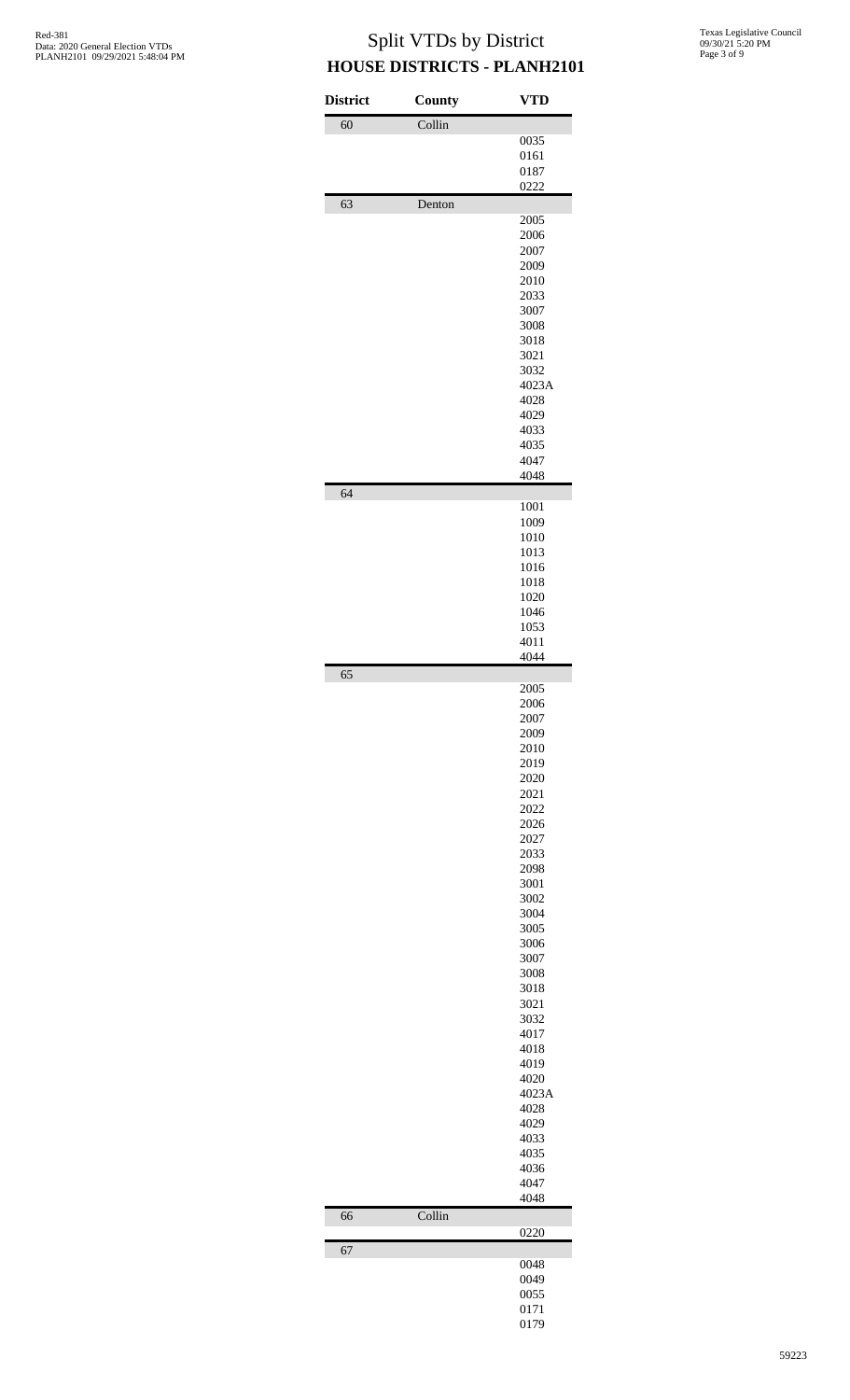| <b>District</b> | <b>County</b> | <b>VTD</b>    |
|-----------------|---------------|---------------|
| 67              |               |               |
|                 |               | 0187          |
|                 |               | 0219          |
|                 |               | 0222          |
|                 |               | 0227          |
| 70              | Collin        |               |
|                 |               | 0161          |
|                 |               | 0220          |
| 74              | El Paso       |               |
|                 |               | 0088A         |
|                 |               | 0127          |
|                 |               | 0182          |
| 75              |               |               |
|                 |               | 0125          |
|                 |               | 0126          |
|                 |               | 0155          |
|                 |               | 0181          |
|                 |               | 0200          |
|                 |               | 0201          |
| 76              | Fort Bend     |               |
|                 |               | 1076          |
|                 |               | 2101          |
|                 |               | 2106          |
|                 |               | 4124          |
|                 |               | 4135          |
| 77              | El Paso       |               |
|                 |               | 0155          |
| 79              |               |               |
|                 |               | 0088A<br>0125 |
|                 |               | 0126          |
|                 |               | 0127          |
|                 |               | 0181          |
|                 |               | 0182          |
|                 |               | 0200          |
|                 |               | 0201          |
| 85              | Fort Bend     |               |
|                 |               | 1010          |
|                 |               | 1024          |
| 89              | Collin        |               |
|                 |               | 0025          |
|                 |               | 0035          |
|                 |               | 0072          |
|                 |               | 0171          |
|                 |               | 0179          |
|                 |               | 0219          |
|                 |               | 0227          |
| 93              | Tarrant       |               |
|                 |               | 3240          |
| 98              |               |               |
|                 |               | 3240          |
| 102             | Dallas        |               |
|                 |               | 1006          |
|                 |               | 1007          |
|                 |               | 1044          |
|                 |               | 1730          |
|                 |               | 2704          |
| 103             |               |               |
|                 |               | 4002          |
| 104             |               |               |
|                 |               | 4060          |
| 106             | Denton        |               |
|                 |               | 1001          |
|                 |               | 1004          |
|                 |               | 1006          |
|                 |               | 1007          |
|                 |               | 1009          |
|                 |               | 1010          |
|                 |               | 1025          |
|                 |               | 1041          |
|                 |               | 1049          |
|                 |               | 1053          |
|                 |               | 1057          |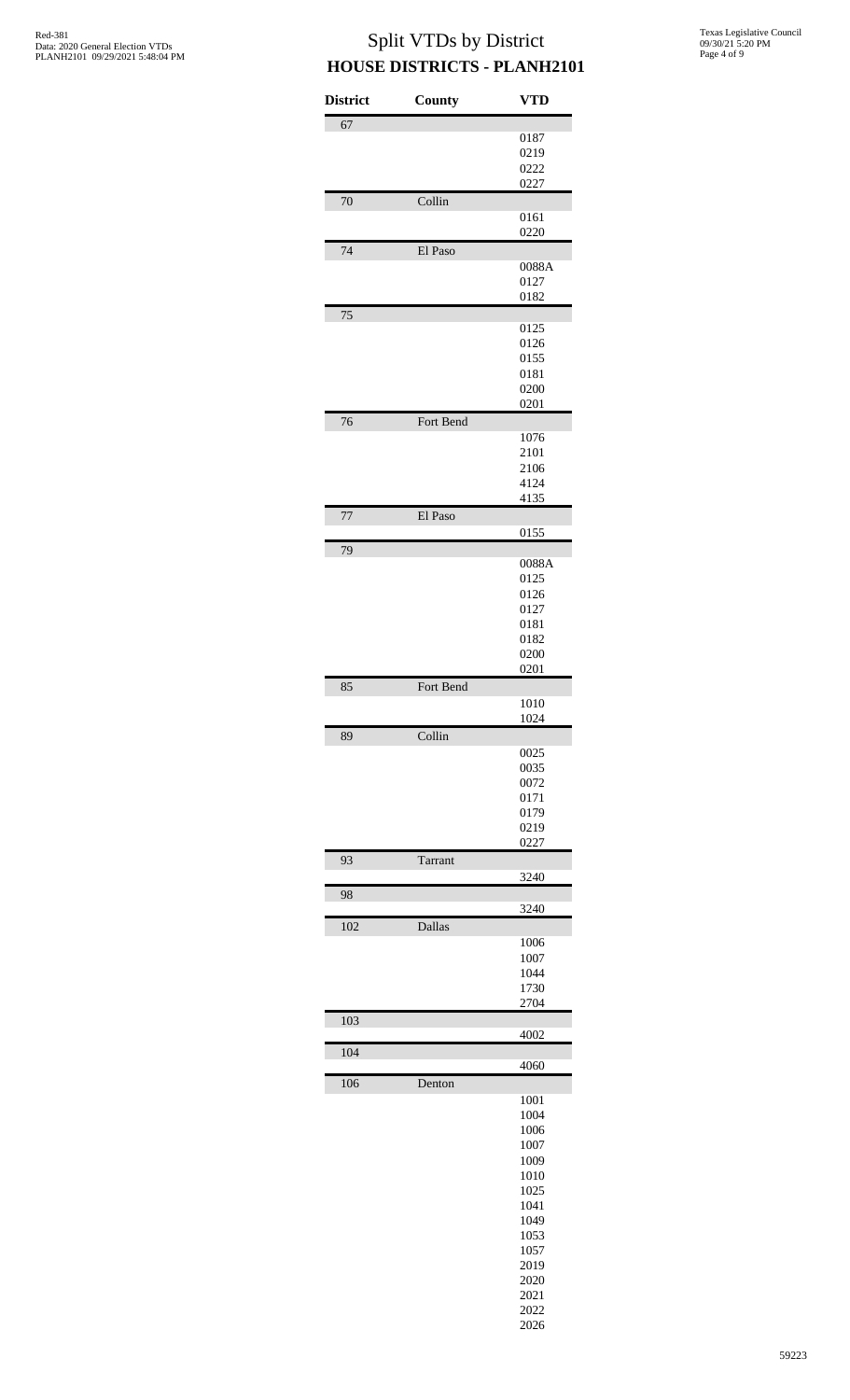| <b>District</b> | County | <b>VTD</b>   |
|-----------------|--------|--------------|
| 106             | Denton |              |
|                 |        | 2027         |
|                 |        | 2029         |
|                 |        | 2030         |
|                 |        | 2035         |
|                 |        | 2098         |
|                 |        | 3021         |
| 107             | Dallas |              |
|                 |        | 1730         |
|                 |        | 2036         |
|                 |        | 2069         |
| 108             |        | 1006         |
|                 |        | 1007         |
|                 |        | 1044         |
|                 |        | 2036         |
|                 |        | 2069         |
|                 |        | 4002         |
| 112             |        |              |
|                 |        | 2041         |
|                 |        | 2704         |
|                 |        | 2902         |
| 114             |        | 4060         |
| 115             |        |              |
|                 |        | 2041         |
|                 |        | 2902         |
| 116             | Bexar  |              |
|                 |        | 2085         |
|                 |        | 3098         |
| 117             |        |              |
|                 |        | 1033         |
|                 |        | 1035         |
|                 |        | 1037         |
|                 |        | 1068<br>1097 |
|                 |        | 1105         |
|                 |        | 1148         |
| 118             |        |              |
|                 |        | 1004         |
|                 |        | 1005         |
|                 |        | 1006         |
|                 |        | 1068         |
|                 |        | 1097         |
|                 |        | 1105         |
|                 |        | 3170<br>4098 |
|                 |        | 4116         |
|                 |        | 4153         |
|                 |        | 4187         |
| 119             |        |              |
|                 |        | 1004         |
|                 |        | 1005         |
|                 |        | 1006         |
|                 |        | 4021         |
|                 |        | 4037<br>4098 |
|                 |        | 4116         |
|                 |        | 4127         |
|                 |        | 4153         |
|                 |        | 4187         |
| 120             |        |              |
|                 |        | 3206A        |
|                 |        | 4008         |
|                 |        | 4037<br>4038 |
|                 |        | 4127         |
| 121             |        |              |
|                 |        | 3062         |
|                 |        | 3092         |
|                 |        | 3121         |
|                 |        | 3125A        |
|                 |        | 3170         |
|                 |        | 4008         |
|                 |        | 4021         |
|                 |        | 4038         |
| 122             |        | 3092         |
|                 |        | 3098         |
|                 |        |              |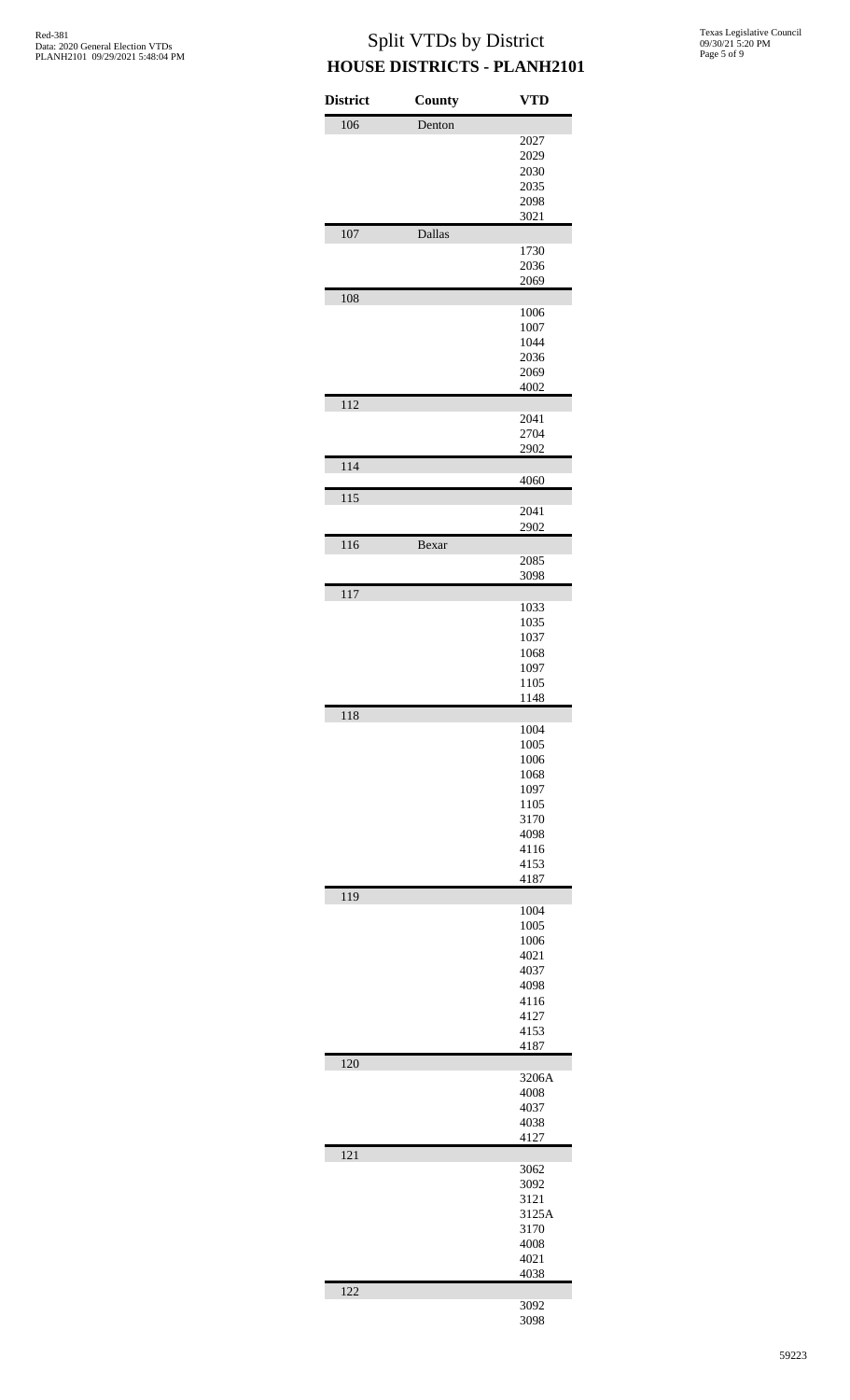| <b>District</b>  | County | <b>VTD</b>   |
|------------------|--------|--------------|
| $\overline{122}$ |        |              |
|                  |        | 3121         |
| 123              | Bexar  | 3125A        |
|                  |        | 2085         |
|                  |        | 3062         |
|                  |        | 3206A        |
| 124              |        | 1033         |
|                  |        | 1035         |
|                  |        | 1037         |
|                  |        | 1148         |
| 126              | Harris | 0245         |
|                  |        | 0246         |
|                  |        | 0477         |
|                  |        | 0481         |
|                  |        | 0482<br>0500 |
|                  |        | 0518         |
|                  |        | 0597         |
|                  |        | 0602         |
|                  |        | 0614<br>0757 |
|                  |        | 0894         |
| 127              |        |              |
|                  |        | 0035<br>0098 |
|                  |        | 0108         |
|                  |        | 0334         |
|                  |        | 0363         |
|                  |        | 0457<br>0596 |
| 128              |        |              |
|                  |        | 0098         |
|                  |        | 0099         |
|                  |        | 0100<br>0141 |
|                  |        | 0170         |
|                  |        | 0279         |
|                  |        | 0290<br>0302 |
|                  |        | 0348         |
|                  |        | 0561         |
|                  |        | 0662         |
|                  |        | 0679<br>0682 |
|                  |        | 0752         |
|                  |        | 0950         |
| 129              |        | 0076         |
|                  |        | 0290         |
|                  |        | 0348         |
|                  |        | 0417         |
|                  |        | 0475<br>0476 |
|                  |        | 0561         |
|                  |        | 0662         |
|                  |        | 0679<br>0682 |
|                  |        | 0752         |
|                  |        | 0755         |
| 130              |        | 0049         |
|                  |        | 0121         |
|                  |        | 0245         |
|                  |        | 0314         |
|                  |        | 0481<br>0602 |
|                  |        | 0640         |
|                  |        | 0734         |
|                  |        | 0862         |
| 131              |        | 0332         |
|                  |        | 0426         |
|                  |        | 0428         |
|                  |        | 1002         |
| 132              |        | 0049         |
|                  |        |              |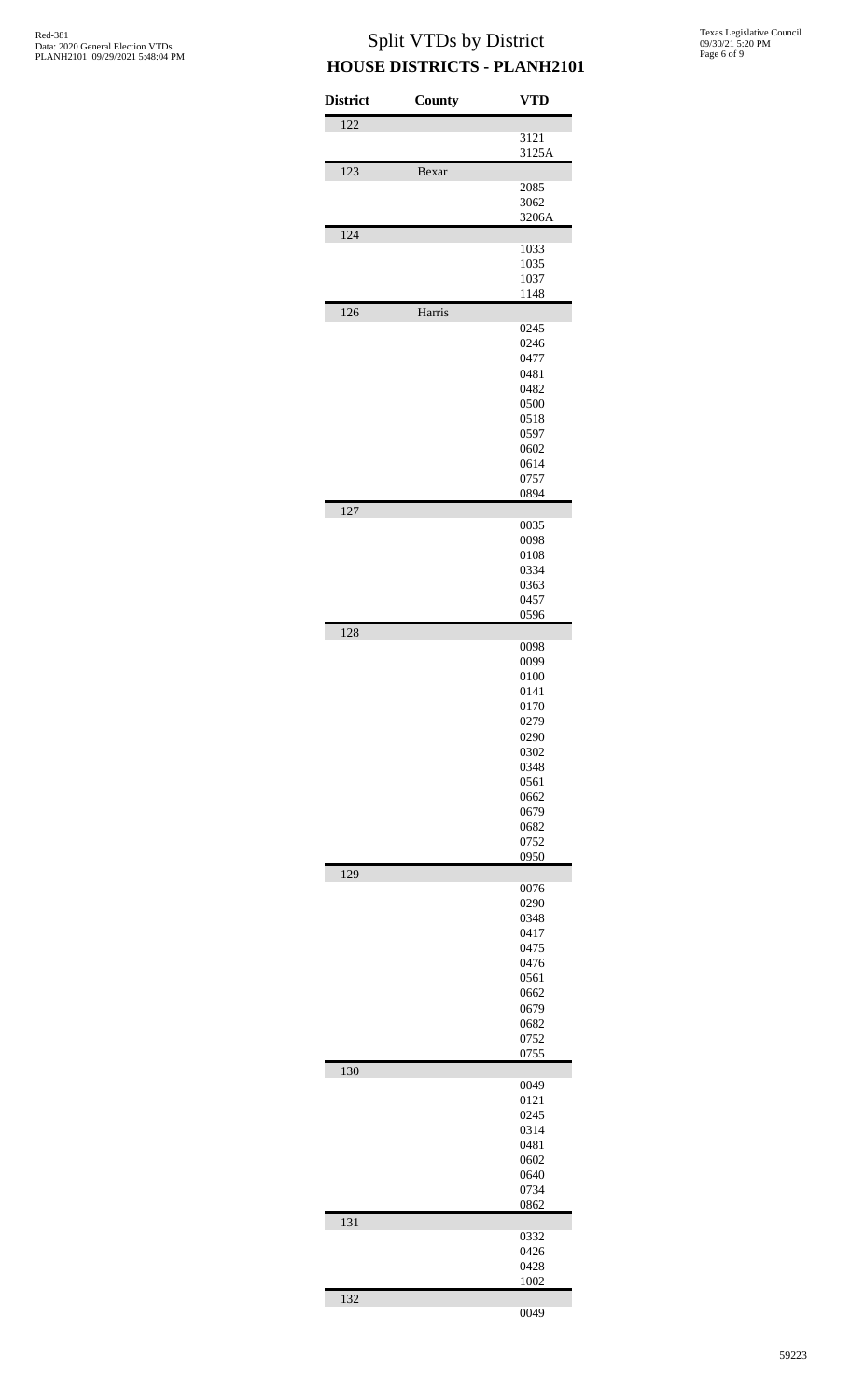Texas Legislative Council 09/30/21 5:20 PM Page 7 of 9

| <b>District</b> | County     | <b>VTD</b>   |
|-----------------|------------|--------------|
| 132             |            |              |
|                 |            | 0121<br>0314 |
|                 |            | 0400         |
|                 |            | 0598         |
|                 |            | 0734         |
|                 |            | 0862         |
|                 |            | 0875<br>0899 |
| 133             | Harris     |              |
|                 |            | 0558         |
|                 |            | 0572         |
|                 |            | 0727         |
|                 |            | 0814         |
| 134             |            | 0037         |
|                 |            | 0054         |
|                 |            | 0058         |
|                 |            | 0086         |
|                 |            | 0223<br>0345 |
|                 |            | 0663         |
|                 |            | 0809         |
|                 |            | 0819         |
| 135             |            |              |
|                 |            | 0512<br>0598 |
|                 |            | 0804         |
|                 |            | 0875         |
| 136             | Williamson |              |
|                 |            | 0190         |
|                 |            | 0204         |
|                 |            | 0266<br>0273 |
|                 |            | 0491         |
| 137             | Harris     |              |
|                 |            | 0345         |
|                 |            | 0426         |
|                 |            | 0572         |
|                 |            | 0727<br>1002 |
| 138             |            |              |
|                 |            | 0074         |
|                 |            | 0244         |
|                 |            | 0262         |
|                 |            | 0264<br>0330 |
|                 |            | 0444         |
|                 |            | 0463         |
|                 |            | 0512         |
|                 |            | 0759<br>0904 |
|                 |            | 0939         |
| 139             |            |              |
|                 |            | 0494         |
|                 |            | 0498         |
|                 |            | 0613<br>0614 |
|                 |            | 0629         |
|                 |            | 0757         |
|                 |            | 0873         |
|                 |            | 0894<br>0966 |
| 140             |            |              |
|                 |            | 0184         |
|                 |            | 0494         |
|                 |            | 0497<br>0743 |
| 141             |            |              |
|                 |            | 0035         |
|                 |            | 0045         |
|                 |            | 0083         |
|                 |            | 0096         |
|                 |            | 0108<br>0118 |
|                 |            | 0334         |
|                 |            | 0457         |
|                 |            | 0497         |
|                 |            | 0582         |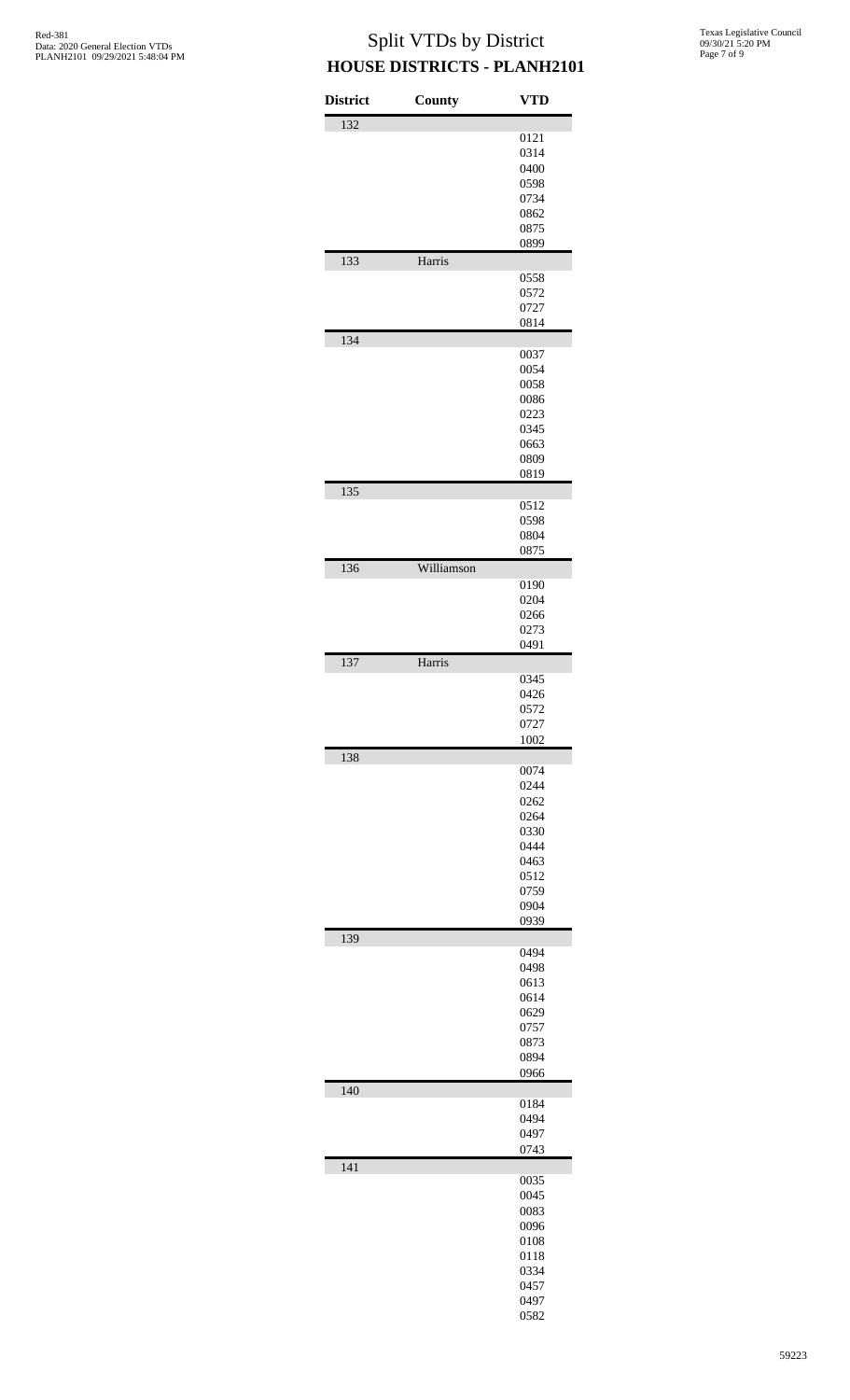| <b>District</b> | County | <b>VTD</b>   |
|-----------------|--------|--------------|
| 141             |        |              |
|                 |        | 0629         |
|                 |        | 0743<br>0894 |
| 142             | Harris |              |
|                 |        | 0045         |
|                 |        | 0083         |
|                 |        | 0096         |
|                 |        | 0118         |
|                 |        | 0220         |
|                 |        | 0363         |
|                 |        | 0582<br>0905 |
| 143             |        |              |
|                 |        | 0010         |
|                 |        | 0099         |
|                 |        | 0100         |
|                 |        | 0141         |
|                 |        | 0181<br>0190 |
|                 |        | 0220         |
|                 |        | 0301         |
|                 |        | 0777         |
|                 |        | 0786         |
|                 |        | 0905         |
|                 |        | 0950         |
| 144             |        | 0076         |
|                 |        | 0170         |
|                 |        | 0181         |
|                 |        | 0190         |
|                 |        | 0211         |
|                 |        | 0279<br>0301 |
|                 |        | 0302         |
|                 |        | 0417         |
|                 |        | 0475         |
|                 |        | 0476         |
|                 |        | 0755         |
|                 |        | 0777         |
|                 |        | 0786<br>0950 |
| 145             |        |              |
|                 |        | 0001         |
|                 |        | 0003<br>0010 |
|                 |        | 0053         |
|                 |        | 0054         |
|                 |        | 0055         |
|                 |        | 0058         |
|                 |        | 0086         |
|                 |        | 0184         |
| 146             |        | 0211         |
|                 |        | 0223         |
|                 |        | 0240         |
|                 |        | 0332         |
| 147             |        | 0819         |
|                 |        | 0001         |
|                 |        | 0003         |
|                 |        | 0037         |
|                 |        | 0053         |
|                 |        | 0055<br>0240 |
| 148             |        |              |
|                 |        | 0074         |
|                 |        | 0244         |
|                 |        | 0262         |
|                 |        | 0264         |
|                 |        | 0330<br>0444 |
|                 |        | 0498         |
|                 |        | 0512         |
|                 |        | 0518         |
|                 |        | 0597         |
|                 |        | 0613         |
|                 |        | 0640<br>0663 |
|                 |        | 0759         |
|                 |        |              |